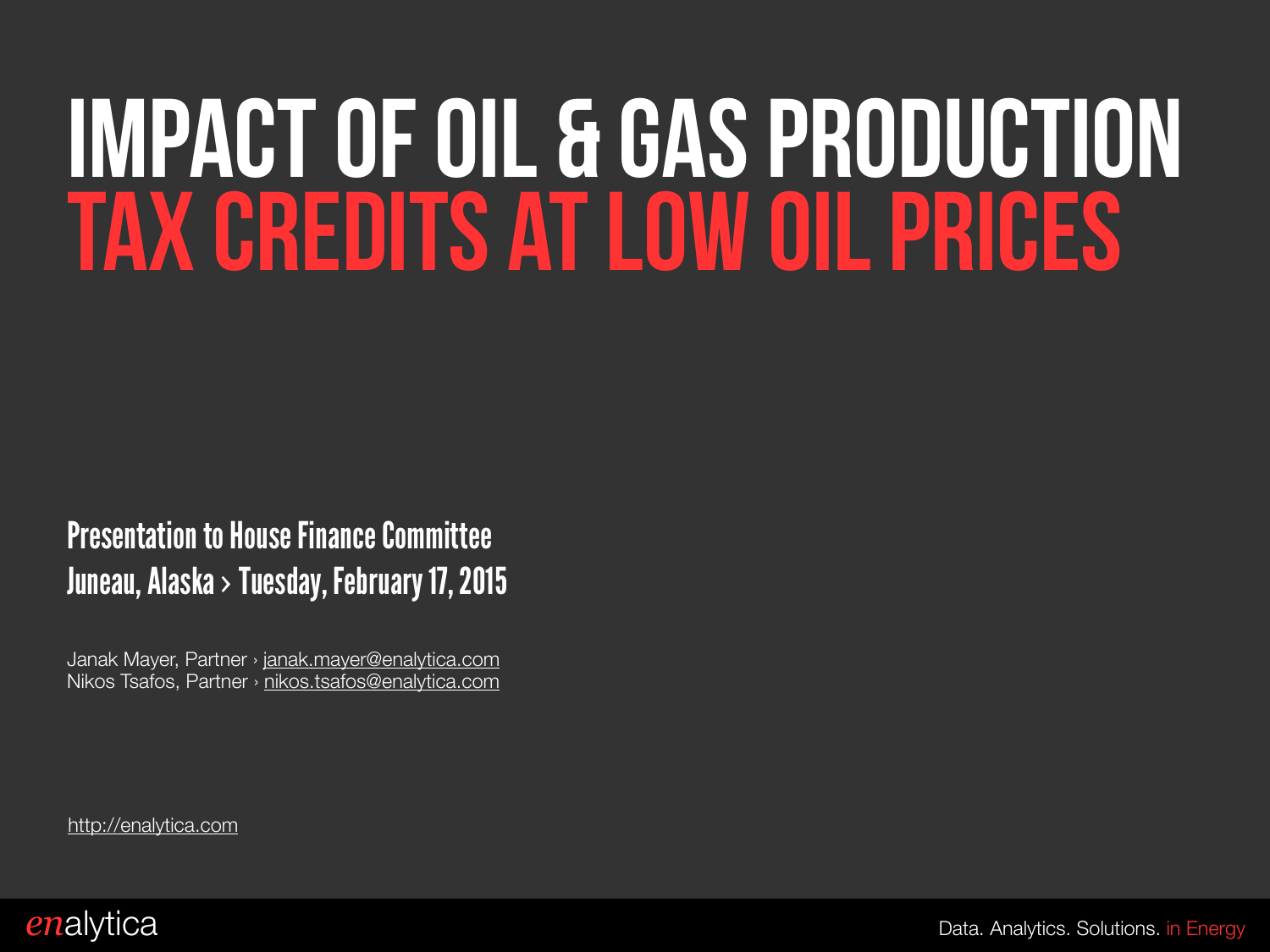#### Oil price drop: higher supply and weaker demand



Source: enalytica based on Energy Information administration and International Energy Agency

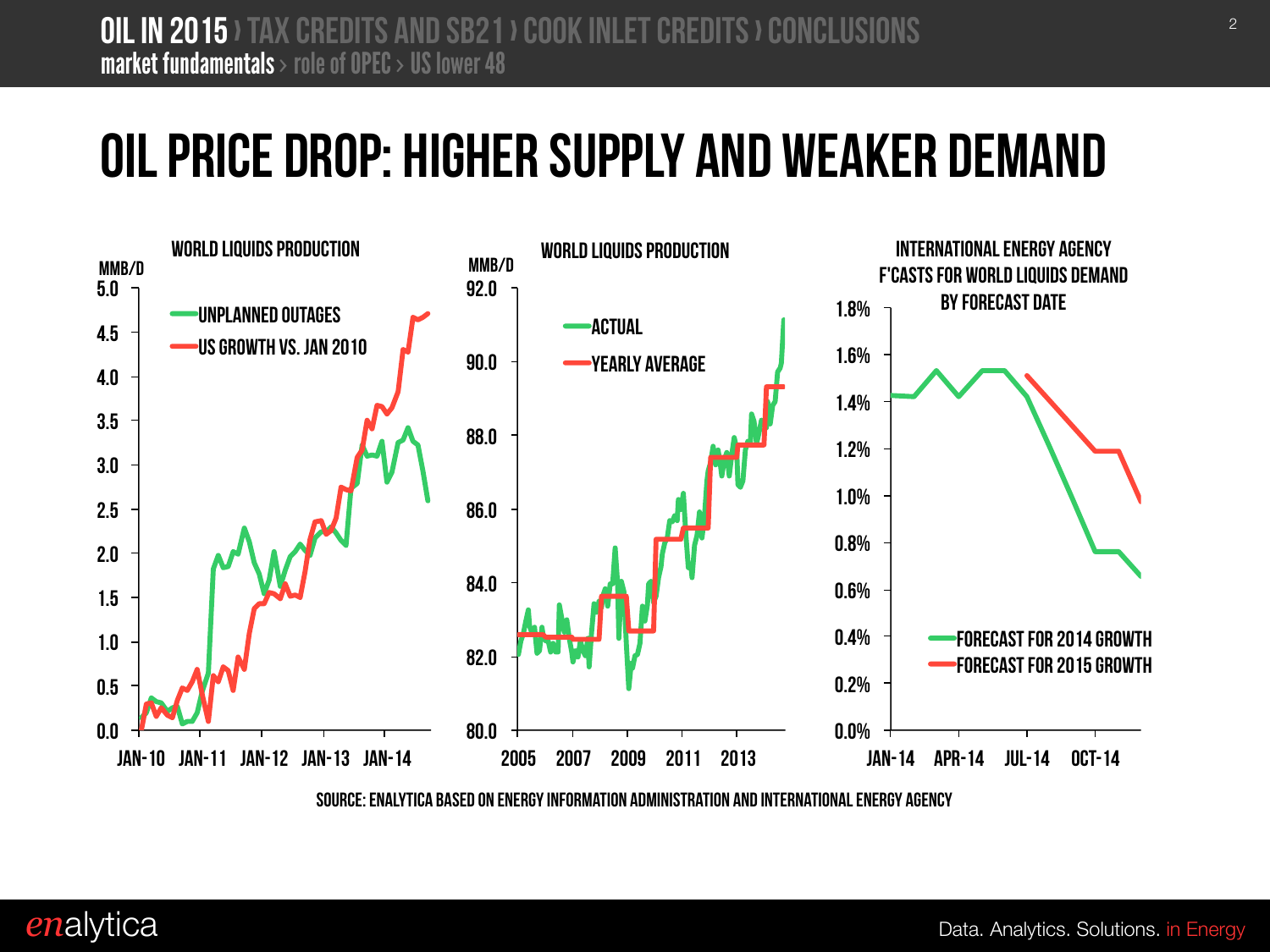#### OPEC Behavior not a novelty



Source: BP Statistical Review of World Energy; US Department of Energy, Energy Information Administration; Organization of Petroleum Exporting Countries (OPEC)

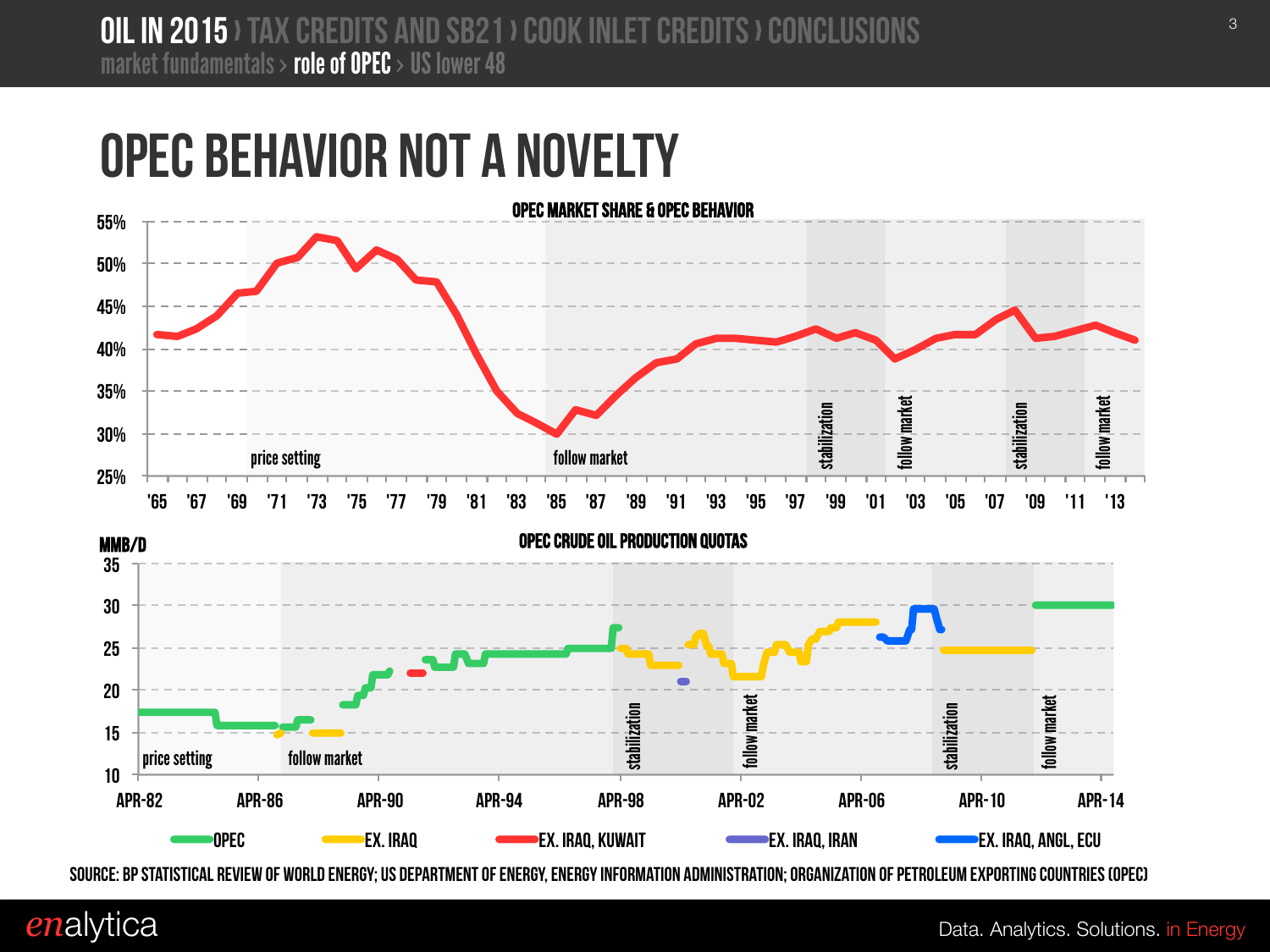#### US Production: Scalable, Diffuse, Variable



Source: US Department of Energy, Energy Information Administration

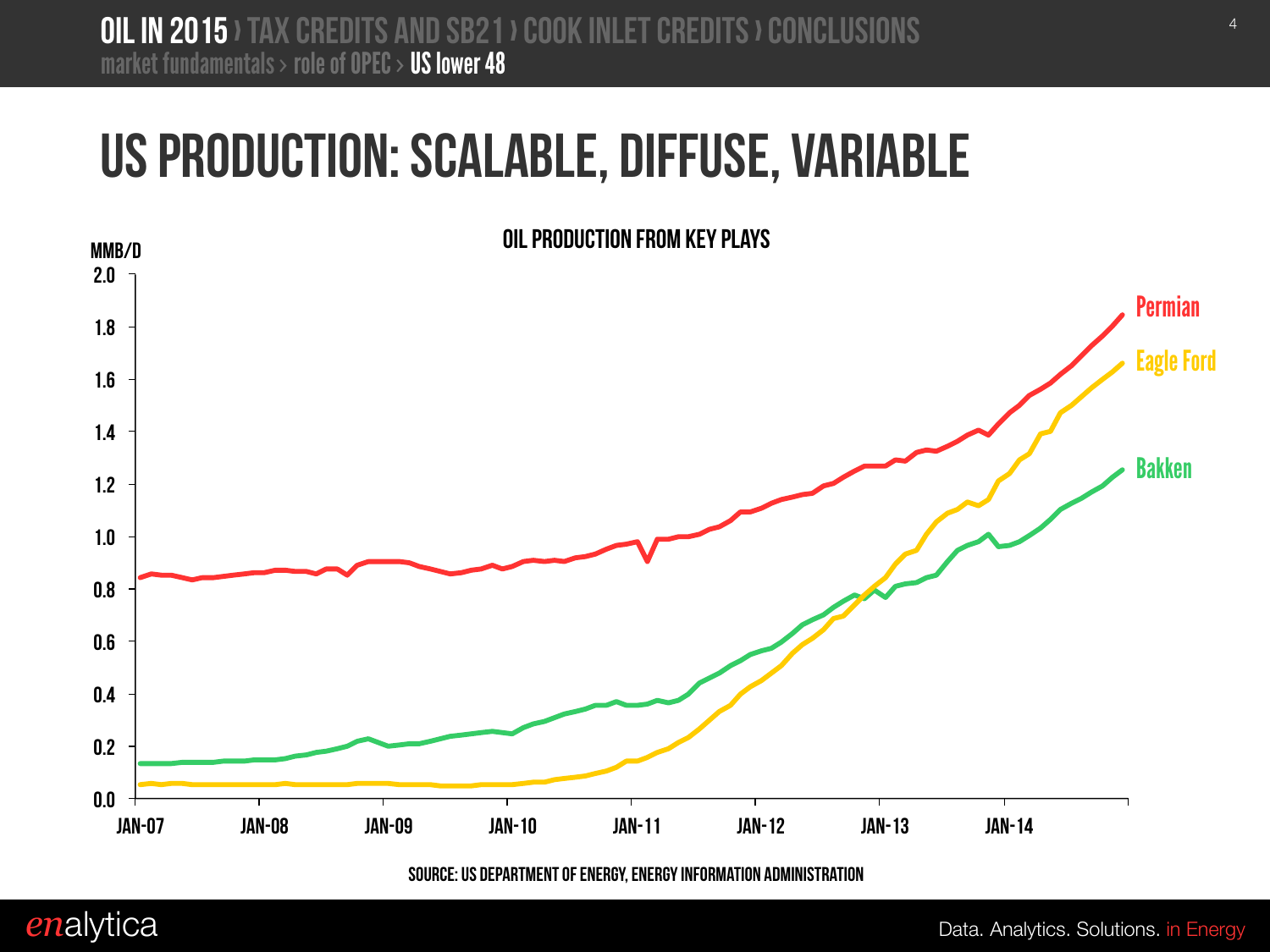### Net Credit Balance due to two flows

. Revenues net of credits used against tax liability (big producers)—no cash outflow

. Credits paid out in cash to companies that do not have a liability

|                                              | <b>HISTORY</b> | <b>FORECAST</b> |                |
|----------------------------------------------|----------------|-----------------|----------------|
|                                              | <b>FY 2014</b> | <b>FY 2015</b>  | <b>FY 2016</b> |
| <b>PRODUCTION TAX REVENUE BEFORE CREDITS</b> | 3,486.2        | 1,273.6         | 818.4          |
| <b>CREDITS USED AGAINST TAX LIABILITY</b>    | 888.0          | 750.0           | 510.0          |
| <b>PRODUCTION TAX REVENUE</b>                | 2,598.2        | 523.6           | 308.4          |
| <b>CREDITS FOR POTENTIAL PURCHASE</b>        | 593.0          | 625.0           | 700.0          |

*Source: AK DOR Fall 2014 Revenue Sources Book, p27 (all figures in \$mm)*

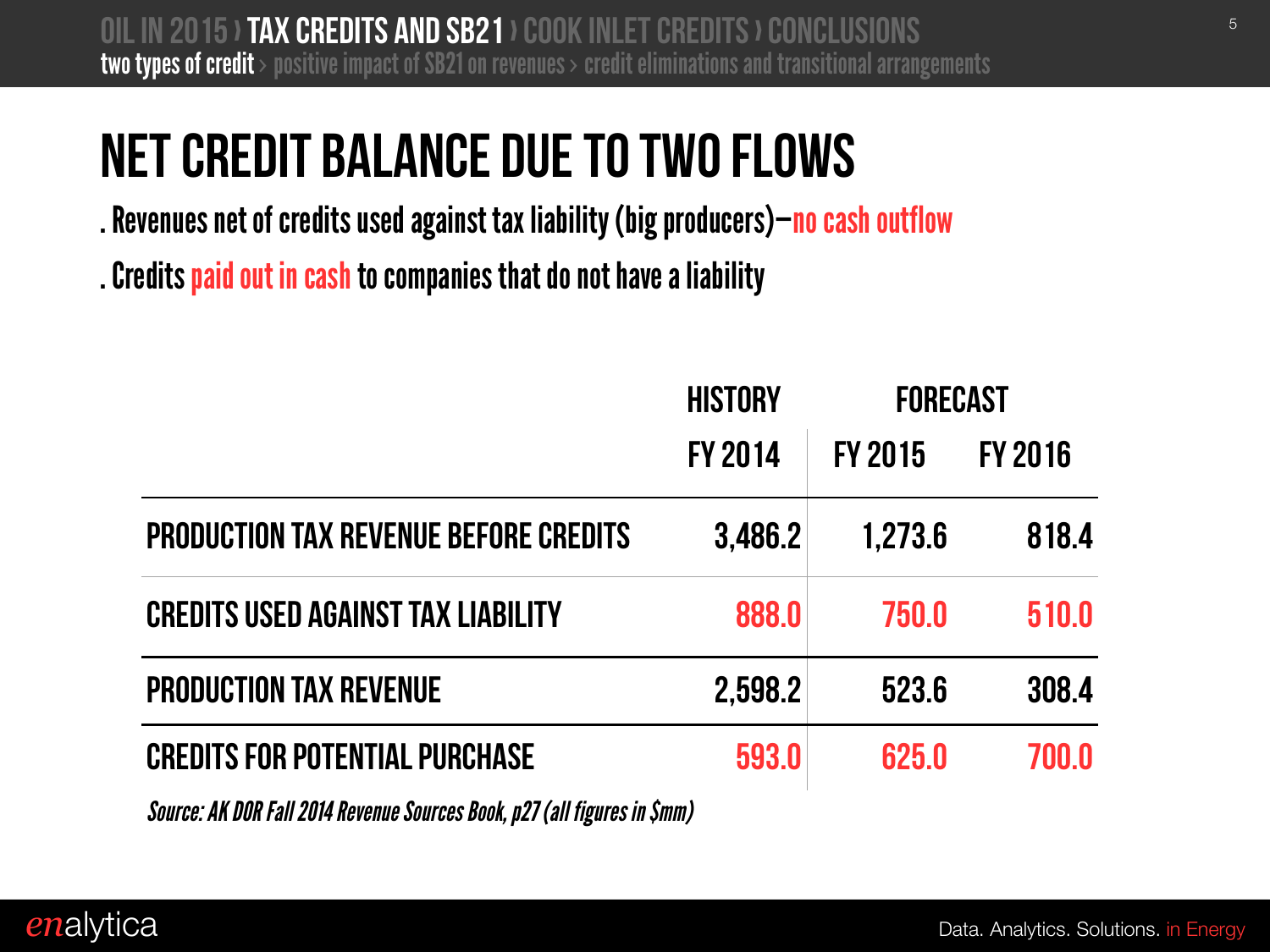<sup>6</sup> Oil in 2015› Tax Credits and SB21 › Cook Inlet Credits › conclusions two types of credit  $>$  positive impact of SB21 on revenues  $>$  credit eliminations and transitional arrangements

Under RSB assumptions for oil price and production, SB 21 brings more revenue than ACES would have in both FY 2015 and FY 2016; in fact, in FY 2016, under ACES producers would pay no tax and carry a credit forward.

Main differences are binding gross minimum and elimination of capital credits.

|                                       | <b>FY2015</b>                         |              |                 |             | <b>FY2016</b>                         |              |              |             |
|---------------------------------------|---------------------------------------|--------------|-----------------|-------------|---------------------------------------|--------------|--------------|-------------|
| <b>North Slope production and tax</b> | $\frac{\sinh(\theta)}{\sinh(\theta)}$ | <b>Mbbls</b> | Value (\$mm)    |             | $\frac{\sinh(\theta)}{\sinh(\theta)}$ | <b>Mbbls</b> | Value (\$mm) |             |
| <b>Price &amp; Daily Production</b>   | \$76.31                               | 510          | \$38.9          |             | \$66.03                               | 524          | \$34.6       |             |
|                                       |                                       |              |                 |             |                                       |              |              |             |
| <b>Annual Production</b>              |                                       |              |                 |             |                                       |              |              |             |
| <b>Total</b>                          |                                       | 185,980      | \$14,192.1      |             |                                       | 191,294      | \$12,631.1   |             |
| <b>Royalty, Federal bbls</b>          |                                       | (23, 565)    | (51,798.2)      |             |                                       | (24, 291)    | ( \$1,603.9) |             |
| <b>Taxable bbls</b>                   |                                       | 162,415      | \$12,393.9      |             |                                       | 167,003      | \$11,027.2   |             |
|                                       |                                       |              |                 |             |                                       |              |              |             |
| <b>Transportation Costs</b>           | (59.31)                               | 162,415      | (51,511.3)      |             | (59.17)                               | 167,003      | (51,531.8)   |             |
|                                       |                                       |              |                 |             |                                       |              |              |             |
| <b>Lease Expenditures</b>             | $($ \$43.40)                          | 162,415      | (57,048.9)      |             | $($ \$43.55)                          | 167,003      | (57, 272.8)  |             |
|                                       |                                       |              |                 |             |                                       |              |              |             |
| <b>Production Tax</b>                 |                                       |              | <b>SB21</b>     | <b>ACES</b> |                                       |              | <b>SB21</b>  | <b>ACES</b> |
| <b>Gross Value Reduction</b>          |                                       |              | (547.3)         |             |                                       |              | ( \$3.0)     |             |
| <b>Prod. Tax Value (PTV)</b>          | \$23.31                               |              | \$3,785.6       | \$3,785.6   | \$13.29                               |              | \$2,219.6    | \$2,219.6   |
| <b>SB21 (35%*PTV)</b>                 |                                       |              | \$1,325.0       |             |                                       |              | \$776.9      |             |
| <b>ACES (25%*PTV)</b>                 |                                       |              |                 | \$946.4     |                                       |              |              | \$554.9     |
| 1) Total Tax before credits           |                                       |              | \$1,325.0       | \$946.4     |                                       |              | \$776.9      | \$554.9     |
| 2) \$8 /bbl * Taxable bbls            |                                       |              | (51, 299.3)     |             |                                       |              | ( \$1,336.0) |             |
| 3) Max credits (4% floor)             |                                       |              | $($ \$889.7 $)$ |             |                                       |              | $($ \$397.0) |             |
| 4) RSB F'cast Credits                 |                                       |              | (5720.0)        |             |                                       |              | $($ \$490.0) |             |
| 5) ACES 20% Cap Credits               |                                       |              |                 | (5722)      |                                       |              |              | (5797.3)    |
| 6) Total Tax after credits            |                                       |              | \$605.0         | \$224.4     |                                       |              | \$286.9      | (S242.4)    |

*Source: AK DOR Fall 2014 Revenue Sources Book, p99—100 (all figures in \$mm; figures in grey are enalytica estimates)*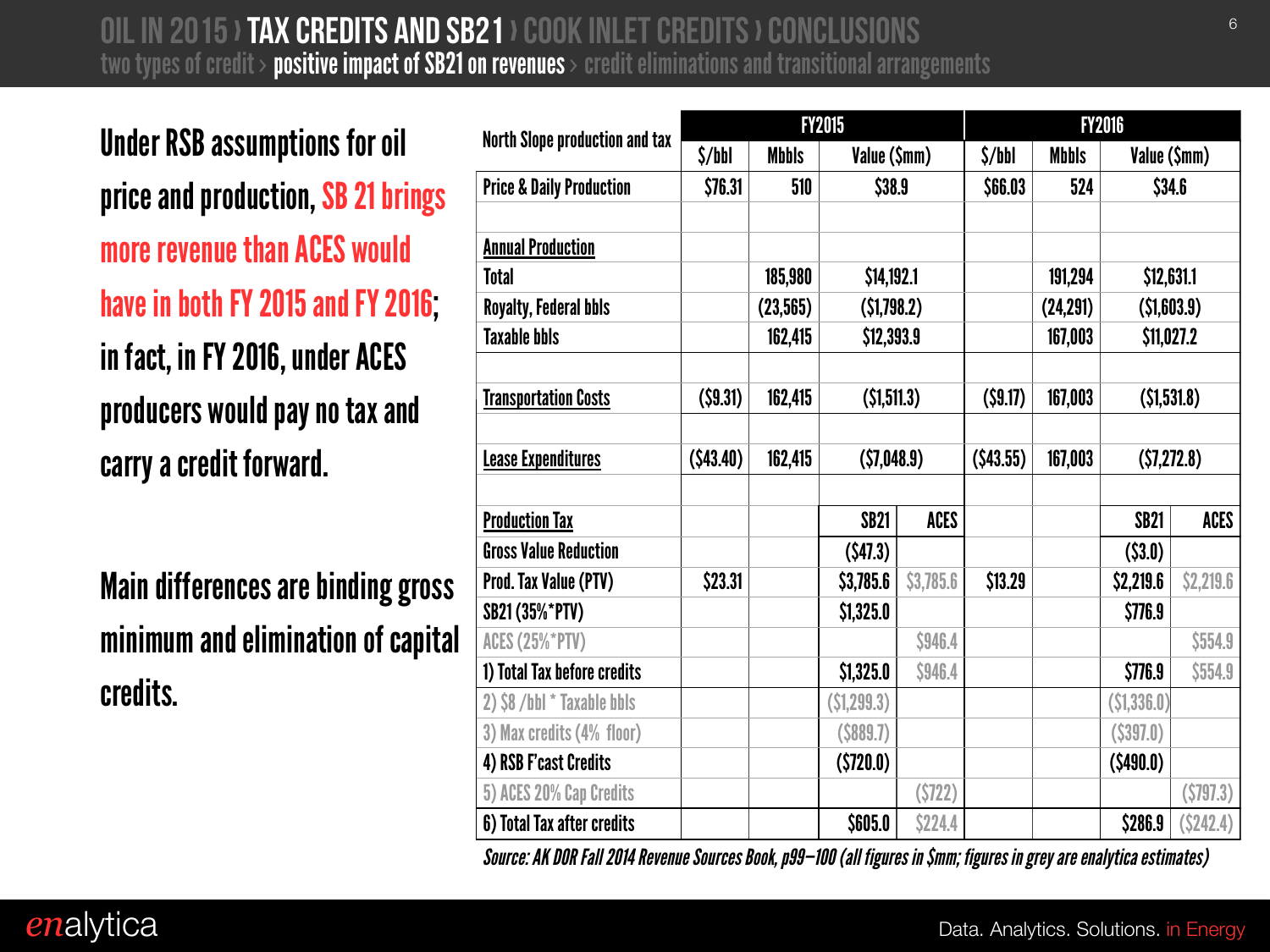#### <sup>7</sup> Oil in 2015› Tax Credits and SB21 › Cook Inlet Credits › conclusions two types of credit  $>$  positive impact of SB21 on revenues  $>$  credit eliminations and transitional arrangements



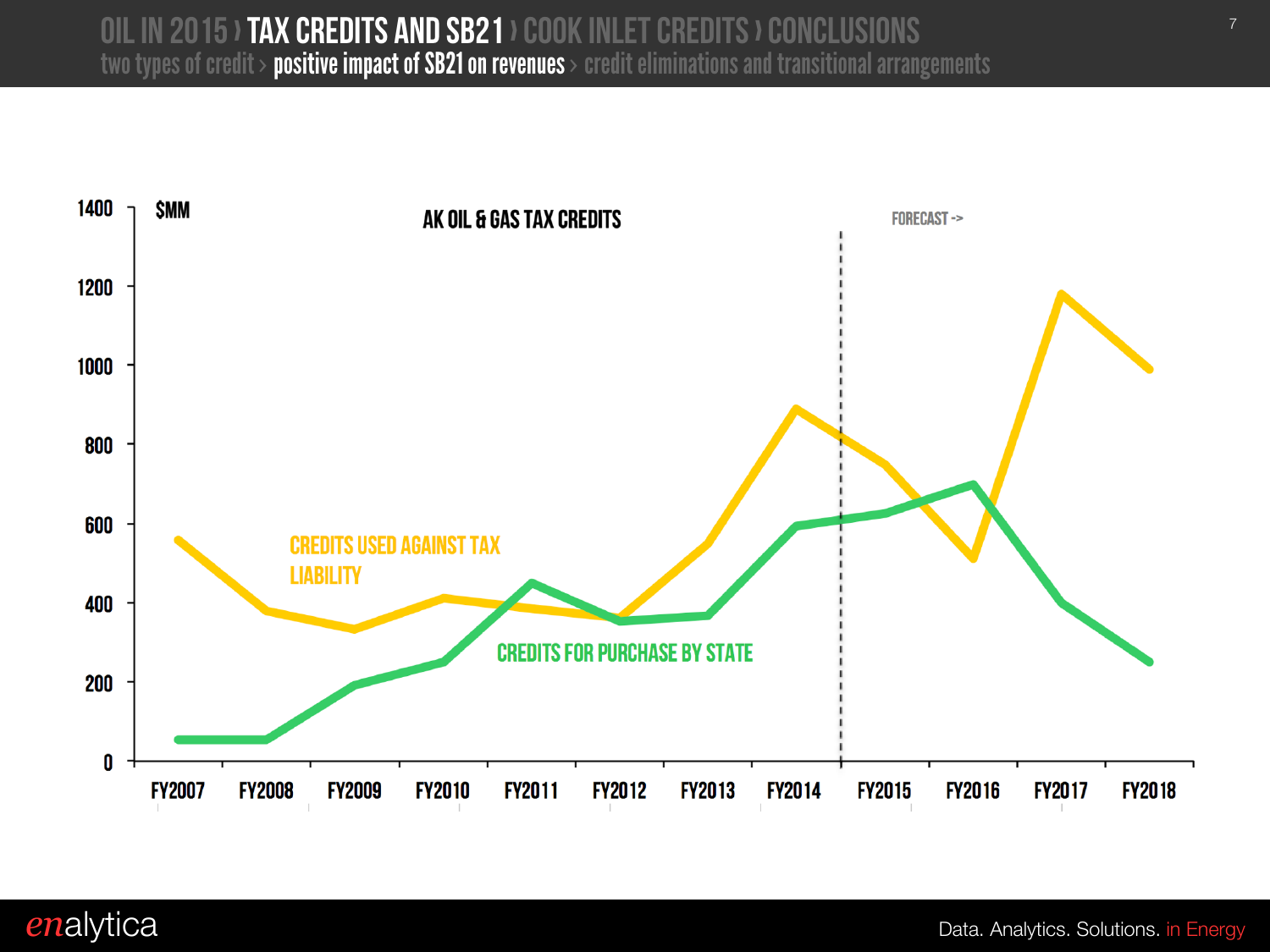### Sunset for small producer-focused credits

Alternative Credit for Exploration

Frontier Basin Credit

Small Producer Credit

- Collectively cost \$113 million in FY2014

## impact of transitional arrangements

Support for small producer spending at 45% until January 2016 (same as ACES) Reduced to 35% thereafter

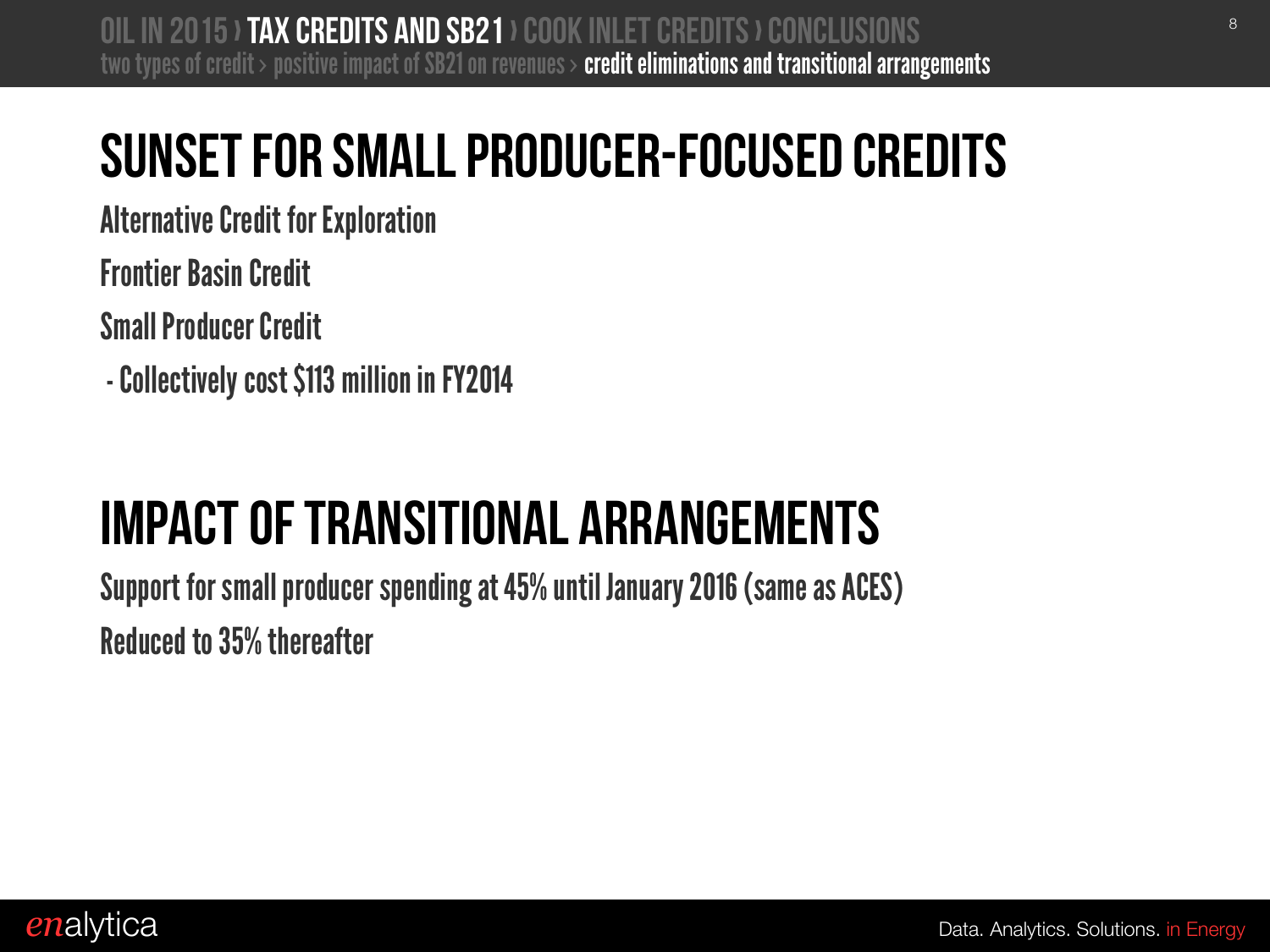#### Cook Inlet remains heavily subsidized

Production tax essentially a continuation of 'ELF':

Low, fixed rate on gas, and generally no tax on most oil production

But significant credits to Cook Inlet producers:

20% capital credit 40% well expenditure credit

25% carried-forward annual loss credit

With no profit-based production tax, credits are not, as on North Slope, an investment in future production tax revenue - but have played important role in turning around Cook Inlet production

Full analysis of costs and benefits of program warranted; Oil & Gas Competitiveness Review Board is required to make recommendations to the legislature before January 15 2017

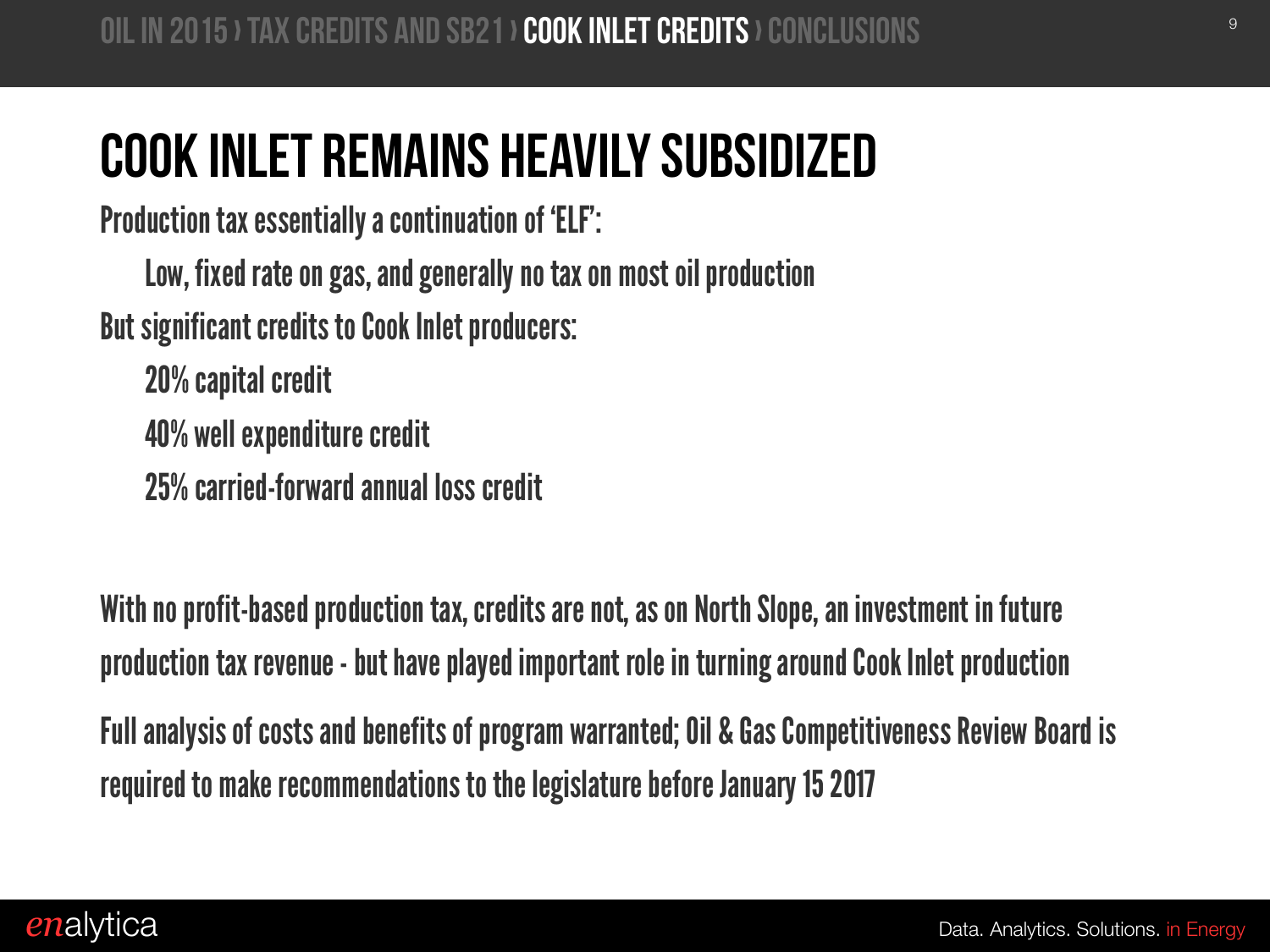Oil price drop due to excess supply and bearish demand—and OPEC acknowledging reality

Big producers still paying large sums but not enough to offset credits paid to small companies

SB 21 placed a more secure floor under state revenues when oil prices fall and eliminated many credits

Cook Inlet production still receives substantial state support—is the policy mix right?